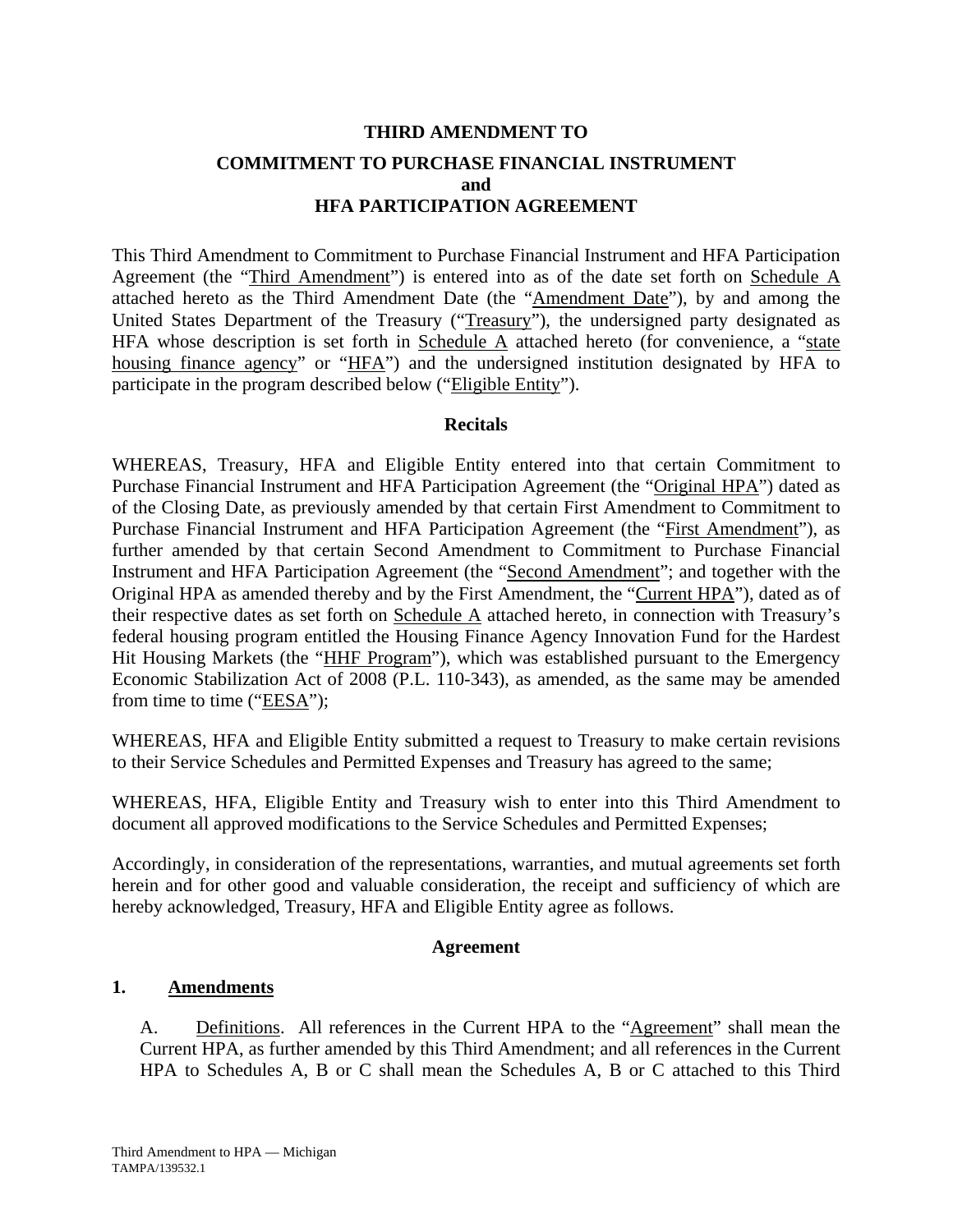Amendment. All references herein to the "HPA" shall mean the Current HPA, as further amended by this Third Amendment.

B. Schedule A. Schedule A attached to the Current HPA is hereby deleted in its entirety and replaced with Schedule A attached to this Third Amendment.

C. Schedule B. Schedule B attached to the Current HPA is hereby deleted in its entirety and replaced with Schedule B attached to this Third Amendment.

D. Schedule C. Schedule C attached to the Current HPA is hereby deleted in its entirety and replaced with Schedule C attached to this Third Amendment.

### **2. Representations, Warranties and Covenants**

A. HFA and Eligible Entity. HFA and Eligible Entity, each for itself, make the following representations, warranties and covenants to Treasury and the truth and accuracy of such representations and warranties and compliance with and performance of such covenants are continuing obligations of HFA and Eligible Entity, each as to itself. In the event that any of the representations or warranties made herein cease to be true and correct or HFA or Eligible Entity breaches any of its covenants made herein, HFA or Eligible Entity, as the case may be, agrees to notify Treasury immediately and the same shall constitute an Event of Default under the HPA.

(1) HFA and Eligible Entity each hereby certifies, represents and warrants as of the date hereof that each of the representations and warranties of HFA or Eligible Entity, as applicable, contained in the HPA are true, correct, accurate and complete in all material respects as of the date hereof. All covenants of HFA or Eligible Entity, as applicable, contained in the HPA shall remain in full force and effect and neither HFA, nor Eligible Entity is in breach of any such covenant.

(2) Eligible Entity has the full corporate power and authority to enter into, execute, and deliver this Third Amendment and any other closing documentation delivered to Treasury in connection with this Third Amendment, and to perform its obligations hereunder and thereunder.

(3) HFA has the full legal power and authority to enter into, execute, and deliver this Third Amendment and any other closing documentation delivered to Treasury in connection with this Third Amendment, and to perform its obligations hereunder and thereunder.

### **3. Miscellaneous**

A. The recitals set forth at the beginning of this Third Amendment are true and accurate and are incorporated herein by this reference.

B. Capitalized terms used but not defined herein shall have the meanings ascribed to them in the HPA.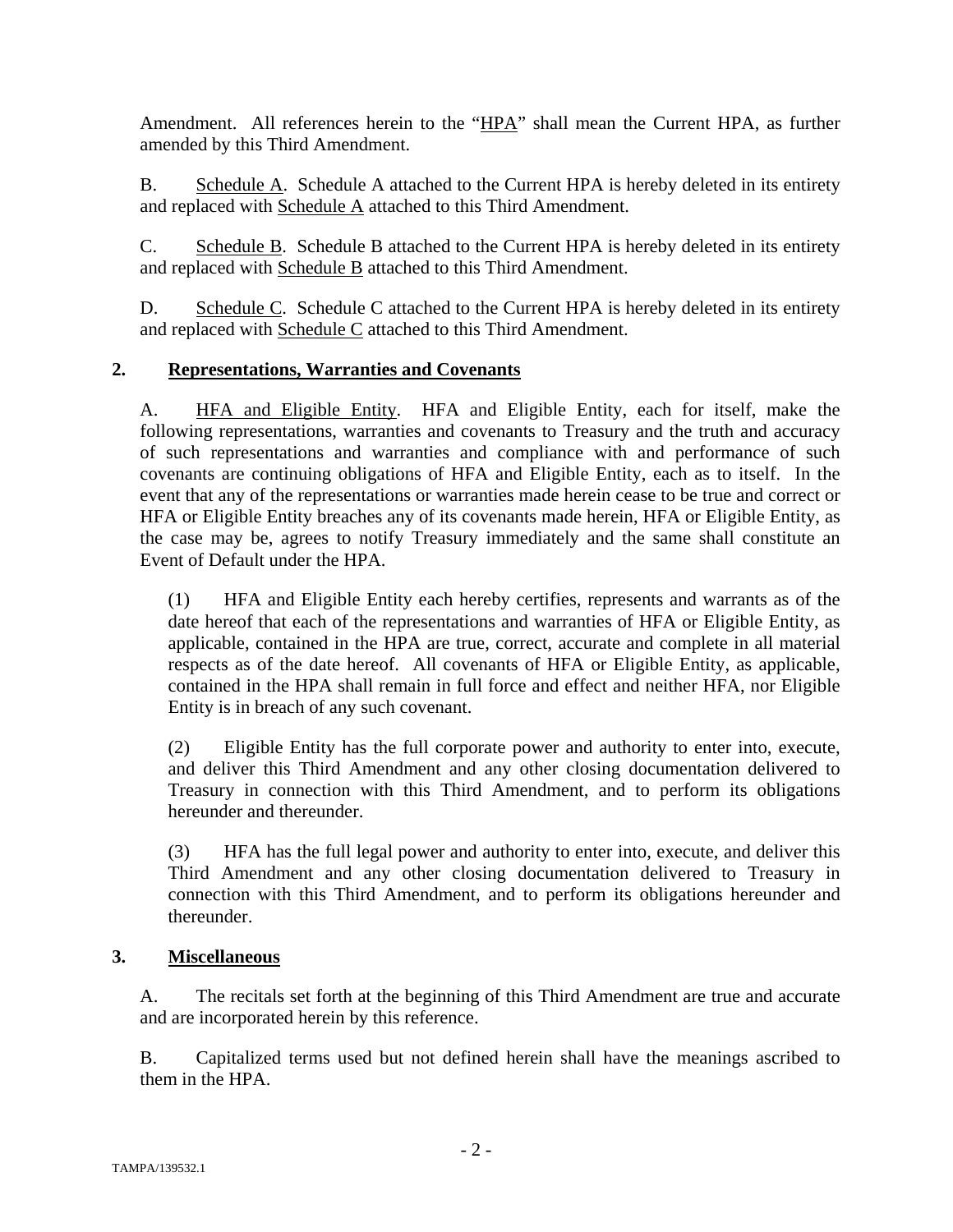C. Any provision of the HPA that is determined to be prohibited or unenforceable in any jurisdiction shall, as to such jurisdiction, be ineffective to the extent of such prohibition or unenforceability without invalidating the remaining provisions of the HPA, and no such prohibition or unenforceability in any jurisdiction shall invalidate such provision in any other jurisdiction.

D. This Third Amendment may be executed in two or more counterparts (and by different parties on separate counterparts), each of which shall be deemed an original, but all of which together shall constitute one and the same instrument. Facsimile or electronic copies of this Third Amendment shall be treated as originals for all purposes.

#### [SIGNATURE PAGE FOLLOWS; REMAINDER OF PAGE INTENTIONALLY LEFT BLANK]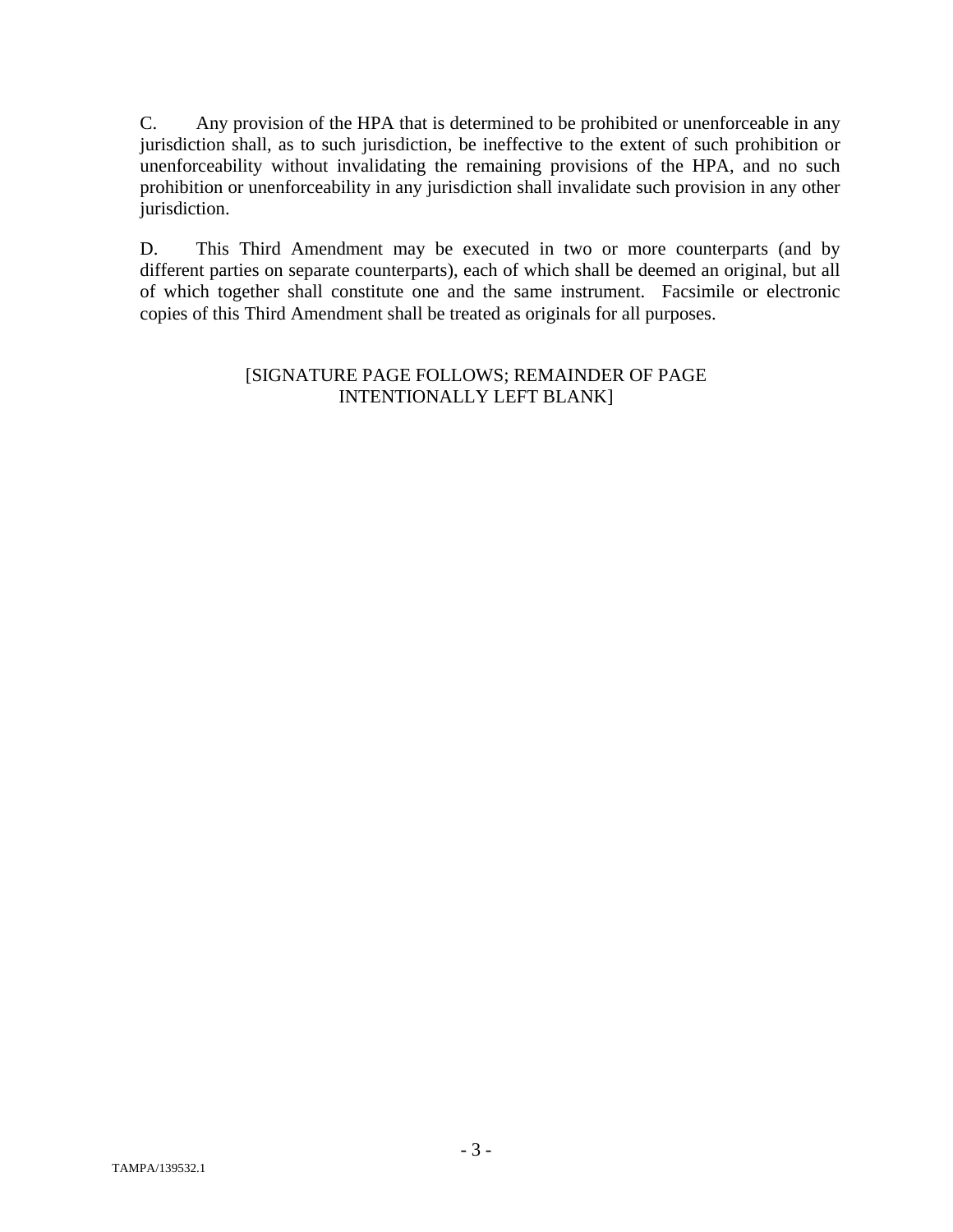**In Witness Whereof**, HFA, Eligible Entity and Treasury by their duly authorized officials hereby execute and deliver this Third Amendment to Commitment to Purchase Financial Instrument and HFA Participation Agreement as of the Amendment Date.

#### **HFA**: **TREASURY**:

MICHIGAN STATE HOUSING DEVELOPMENT AUTHORITY UNITED STATES DEPARTMENT OF THE **TREASURY** 

By: /s/ Gary Heidel By: Name: Gary Heidel Name: Timothy G. Massad

Title: Executive Director Title: Acting Assistant Secretary for Financial Stability

#### **ELIGIBLE ENTITY**:

MICHIGAN HOMEOWNER ASSISTANCE NONPROFIT HOUSING CORPORATION

By: <u>/s/ Edwin R. Harlin</u> <u>Name: Edwin R. Harlin</u><br>Name: Edwin R. Harlin Title: President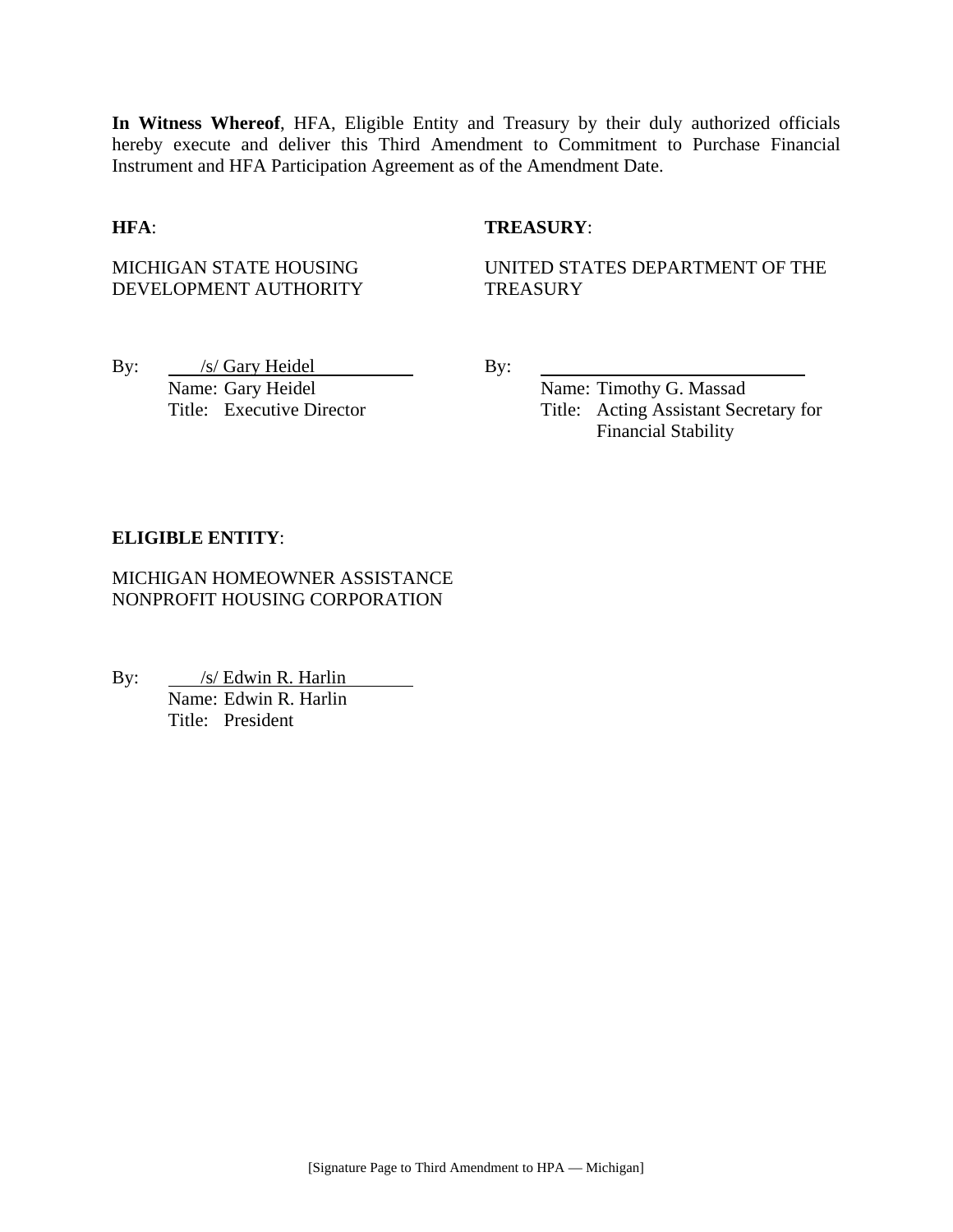10 Witness Whereof. HFA, Eligible Entity and Treasury by their duly authorized officials hereby execute and deliver this Third Amendment to Commitment to Purchase Financial Instrument and HFA Participation Agreement as of the Amendment Date.

BFA:

#### TREASURY:

TREASURY

MICHIGAN STATE HOUSING DEVELOPMENT AUTHORITY

By:

Name: Title:

By:  $/$   $/$   $/$   $/$ 

Name: Timothy G. Massad' Title: Acting Assistant Secretary for Financial Stability

UNITED STATES DEPARTMENT OF THE

#### ELIGIBLE ENTITY:

MICHIGAN HOMEOWNER ASSISTANCE NONPROFIT HOUSING CORPORATION

By:

Name: Title: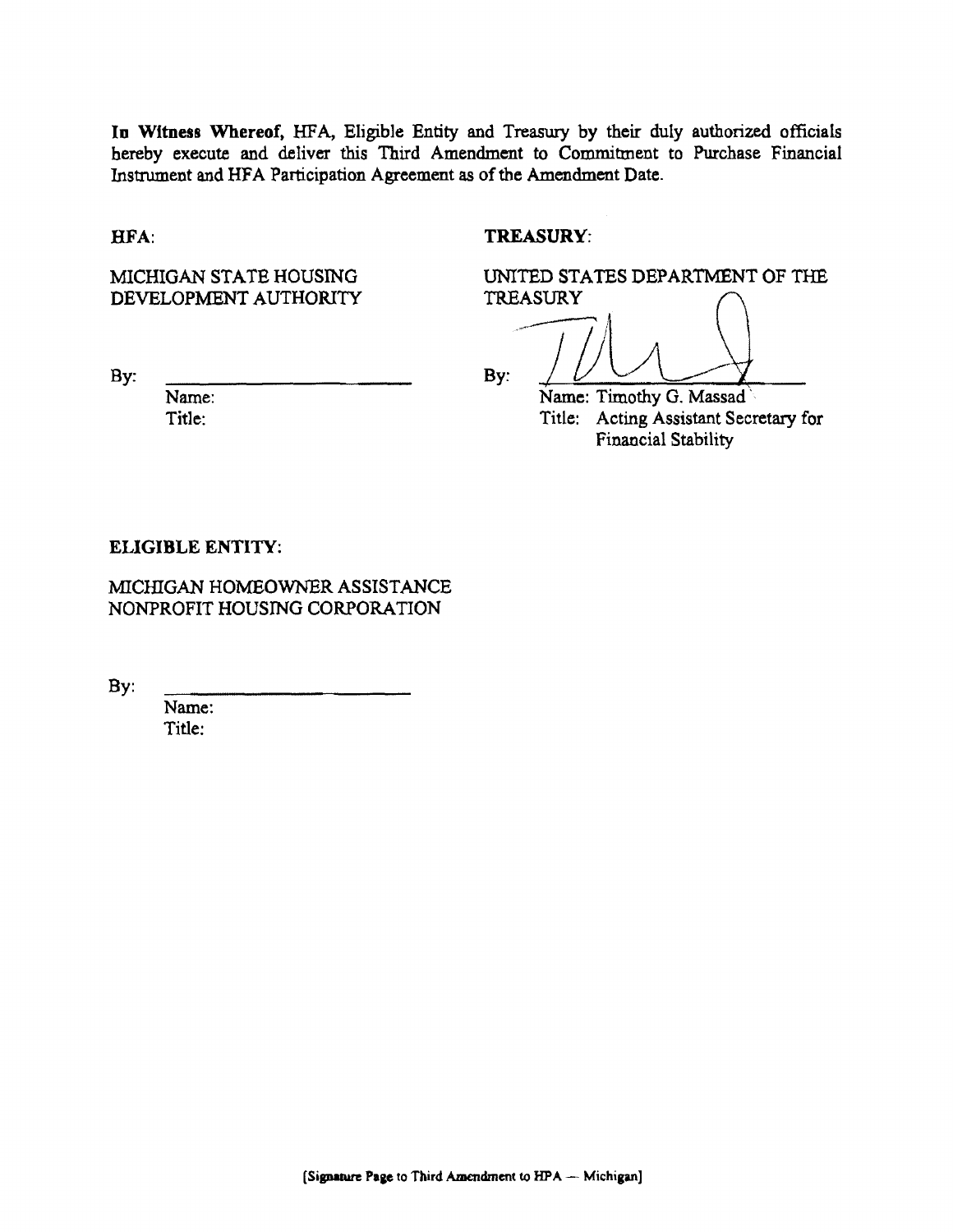# **EXHIBITS AND SCHEDULES**

Schedule A Basic Information<br>Schedule B Service Schedules

Schedule B Service Schedules<br>Schedule C Permitted Expenses

Permitted Expenses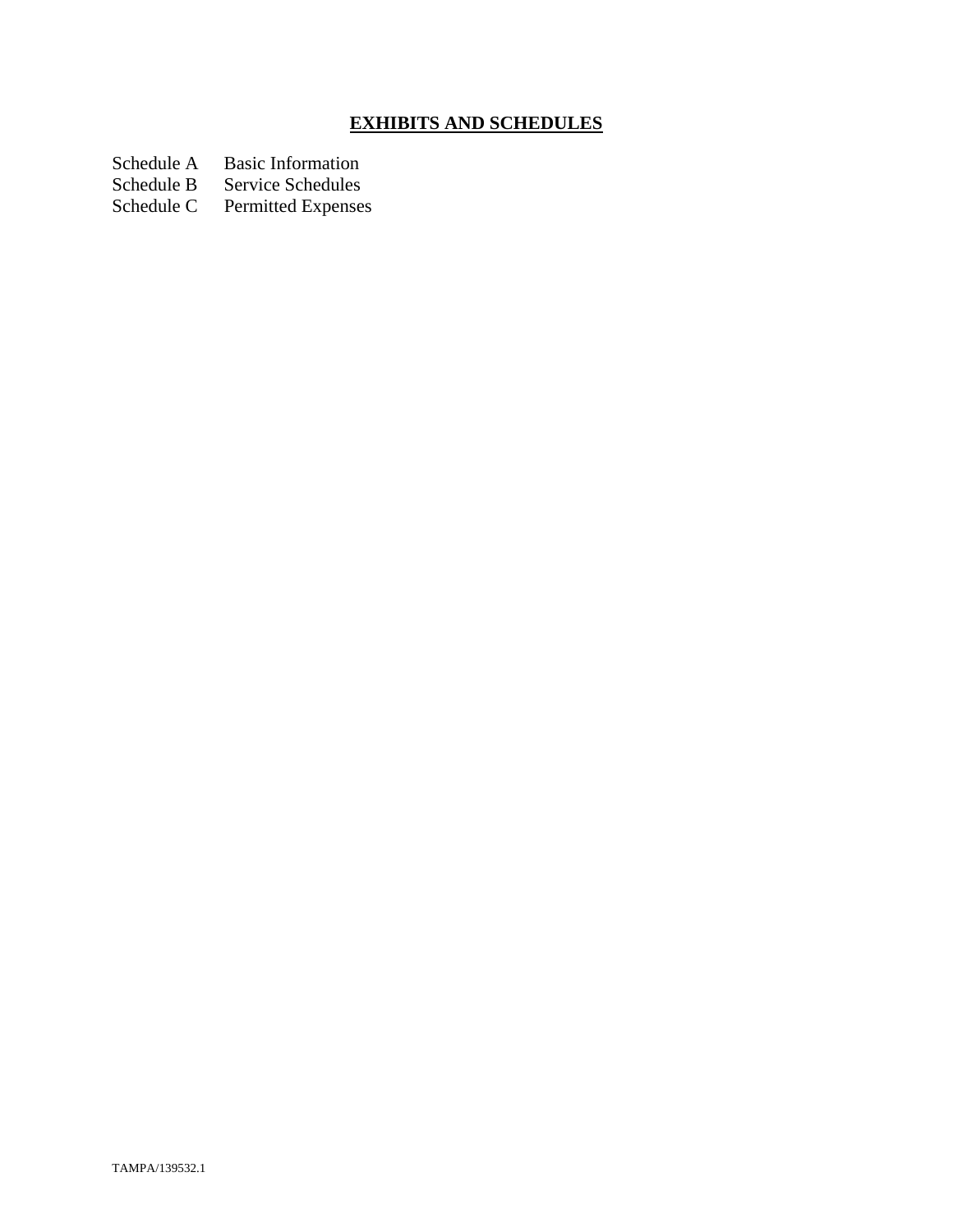## **SCHEDULE A**

# **BASIC INFORMATION**

| Eligible Entity Information:<br>Name of the Eligible Entity: | Michigan Homeowner Assistance Nonprofit<br><b>Housing Corporation</b> |
|--------------------------------------------------------------|-----------------------------------------------------------------------|
| Corporate or other organizational form:                      | <b>Domestic Nonprofit Corporation</b>                                 |
| Jurisdiction of organization:                                | State of Michigan                                                     |
| Notice Information:                                          |                                                                       |

| <b>HFA</b> Information: |                                                               |
|-------------------------|---------------------------------------------------------------|
| Name of HFA:            | State Housing Development<br>Michigan<br>Authority            |
| Organizational form:    | Public body corporate and politic of the<br>State of Michigan |
| Date of Application:    | April 14, 2010                                                |
| Date of Action Plan:    | September 1, 2010                                             |
| Notice Information:     |                                                               |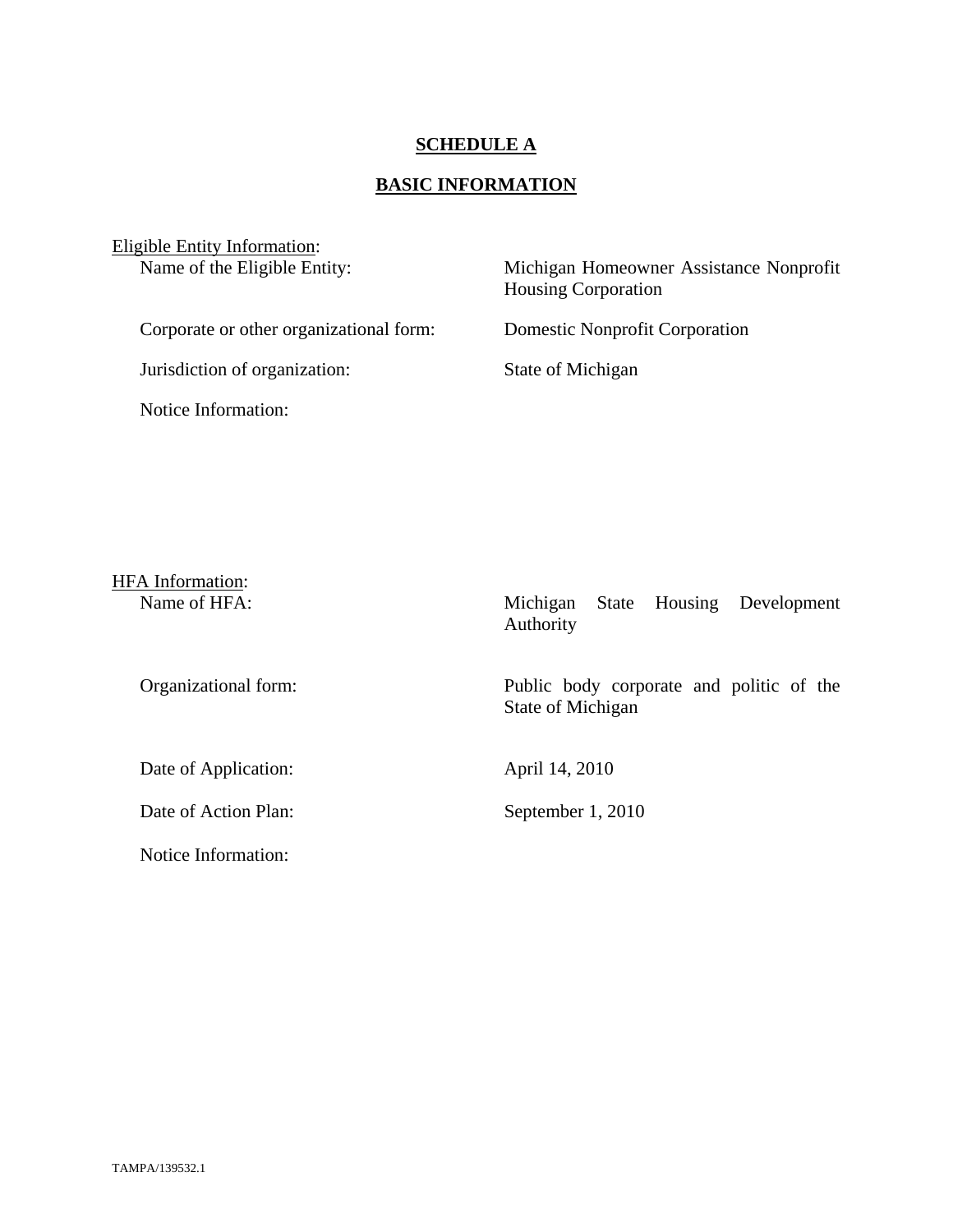| Program Participation Cap:                                                          | \$498,605,738.00                                                                                                               |
|-------------------------------------------------------------------------------------|--------------------------------------------------------------------------------------------------------------------------------|
| Portion of Program Participation Cap<br><b>Representing Original HHF Funds:</b>     | \$154,500,000.00                                                                                                               |
| Portion of Program Participation Cap<br><b>Representing Unemployment HHF Funds:</b> | \$128,461,559.00                                                                                                               |
| Permitted Expenses:                                                                 | \$45,531,274.00                                                                                                                |
| <b>Closing Date:</b>                                                                | June 23, 2010                                                                                                                  |
| <b>First Amendment Date:</b>                                                        | September 23, 2010                                                                                                             |
| <b>Second Amendment Date:</b>                                                       | September 29, 2010                                                                                                             |
| Third Amendment Date:                                                               | December 16, 2010                                                                                                              |
| <b>Eligible Entity Depository Account Information:</b>                              | See account information set forth in the<br>Depository Account Control Agreement<br>Eligible<br>between Treasury and<br>Entity |

regarding the HHF Program.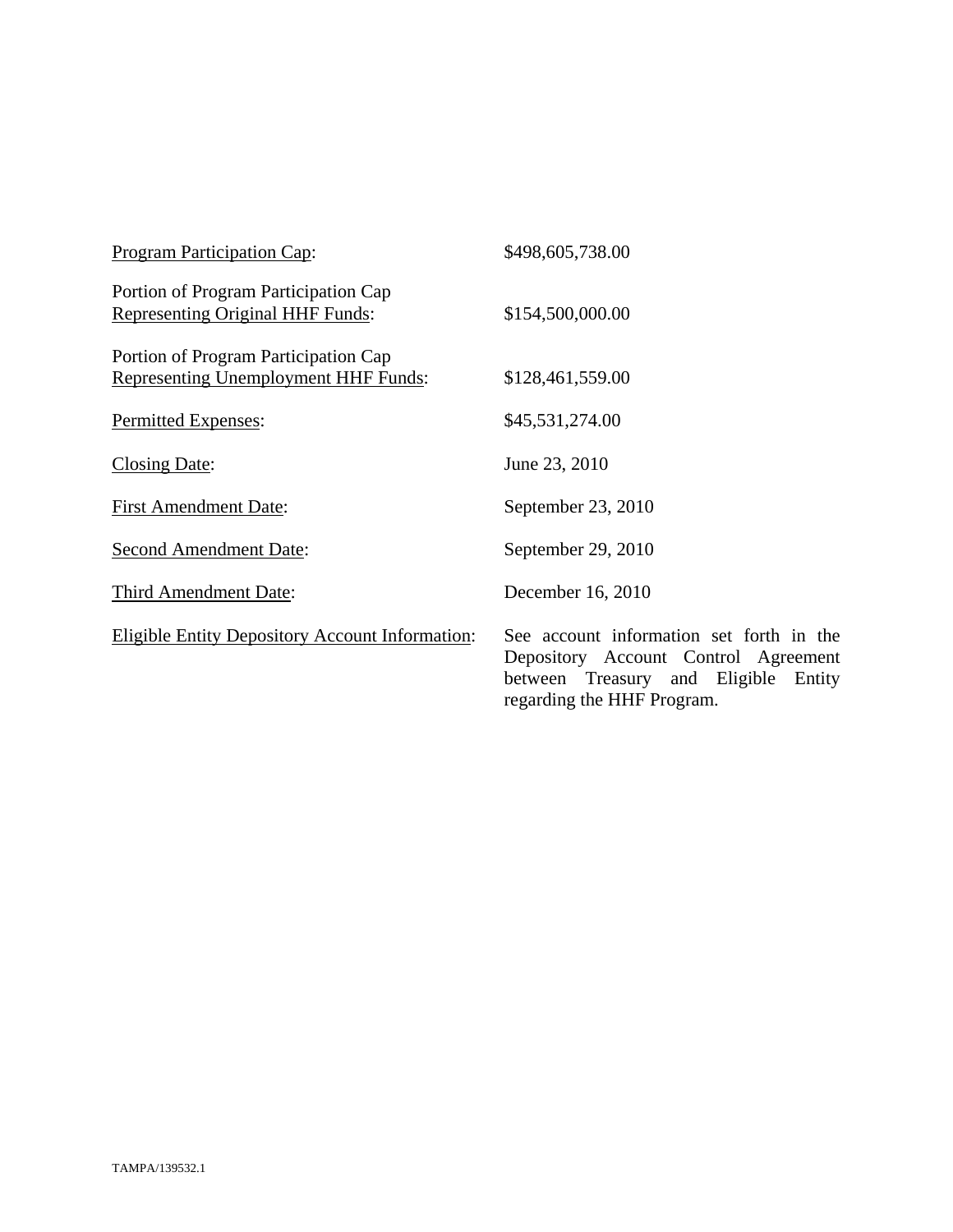#### **SCHEDULE B**

#### **SERVICE SCHEDULES**

The Service Schedules attached as Schedule B to the Current HPA are hereby deleted in their entirety and replaced with the attached Service Schedules (numbered sequentially as Service Schedule B-1, Service Schedule B-2, et. seq.), which collectively comprise Schedule B to the HPA.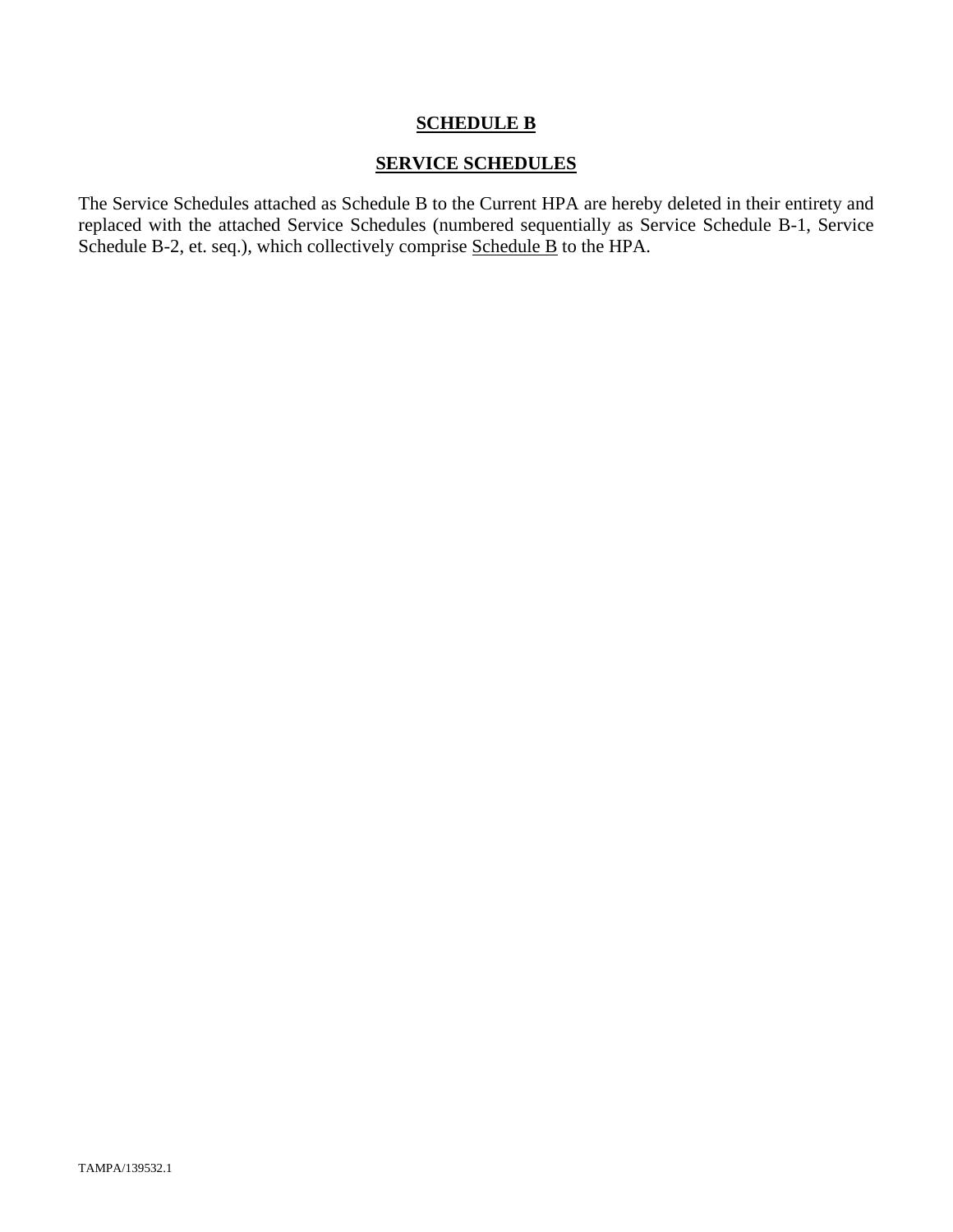# **SERVICE SCHEDULE B-1**

# **Michigan State Housing Development Authority**

#### **PRINCIPAL CURTAILMENT PROGRAM Summary Guidelines**

|    | 1. Program Overview            | The Principal Curtailment Program will provide a one-time          |  |
|----|--------------------------------|--------------------------------------------------------------------|--|
|    |                                | matching fund of up to \$10,000 to homeowners seeking to           |  |
|    |                                | modify their loans. The Lender/Servicer must agree to provide      |  |
|    |                                | matching forgiveness of principal overhang and to modify the       |  |
|    |                                | reduced loan balance.                                              |  |
|    | 2. Program Goals               | The Principal Curtailment will prevent avoidable foreclosures by   |  |
|    |                                | helping homeowners who currently cannot refinance or modify        |  |
|    |                                | their mortgages due to negative equity positions. Homeowners       |  |
|    |                                |                                                                    |  |
|    |                                | will benefit from both a restructured loan payment and the         |  |
|    |                                | reduction in principal balance, reducing monthly payments and      |  |
|    |                                | increasing sustainability.                                         |  |
| 3. | <b>Target</b>                  | The Authority does not anticipate targeting this assistance on a   |  |
|    | <b>Population/Areas</b>        | geographic basis, nor have we anticipated targeting specific       |  |
|    |                                | income limits. However, in practical terms this program will       |  |
|    |                                | most likely assist working and middle-income families although     |  |
|    |                                | there are no hard income limits.                                   |  |
|    | 4. Program Allocation          | \$30,400,000.00                                                    |  |
|    | (Excluding                     |                                                                    |  |
|    | <b>Administrative</b>          |                                                                    |  |
|    | <b>Expenses</b> )              |                                                                    |  |
|    |                                |                                                                    |  |
|    | <b>5. Borrower Eligibility</b> | Homeowners presently having severe negative equity, greater or     |  |
|    | <b>Criteria</b>                | equal to 115% of Combined Loan to Value (CLTV), and need           |  |
|    |                                | principal curtailment in order to reach a sustainable mortgage     |  |
|    |                                | payment. Homeowners will be required to provide a financial        |  |
|    |                                | hardship affidavit. First mortgage LTV may not be reduced          |  |
|    |                                | The Lender will determine homeowners'<br>below 100%.               |  |
|    |                                | qualifying ratios for eligibility according to their own           |  |
|    |                                | standardized modification guidelines; housing ratios should not    |  |
|    |                                | exceed 31%. The Lender will transmit eligible homeowner data       |  |
|    |                                | to the Authority for review, and agree to match MSHDA's            |  |
|    |                                | assistance dollar for dollar towards principal curtailment.        |  |
|    |                                | Awarded funds will be remitted to Lender to be applied towards     |  |
|    |                                | only the outstanding principal, on either $1st$ or $2nd$ mortgage. |  |
|    |                                | Lender to supply evidence to the Authority that funds were         |  |
|    |                                |                                                                    |  |
|    |                                | applied as approved. Hardest-Hit funds will be available on a      |  |
|    |                                | first come, first serve basis.                                     |  |
|    | 6. Property/Loan               | The homeowner must currently occupy the property as his/her        |  |
|    |                                | primary residence, and must be located within the state of         |  |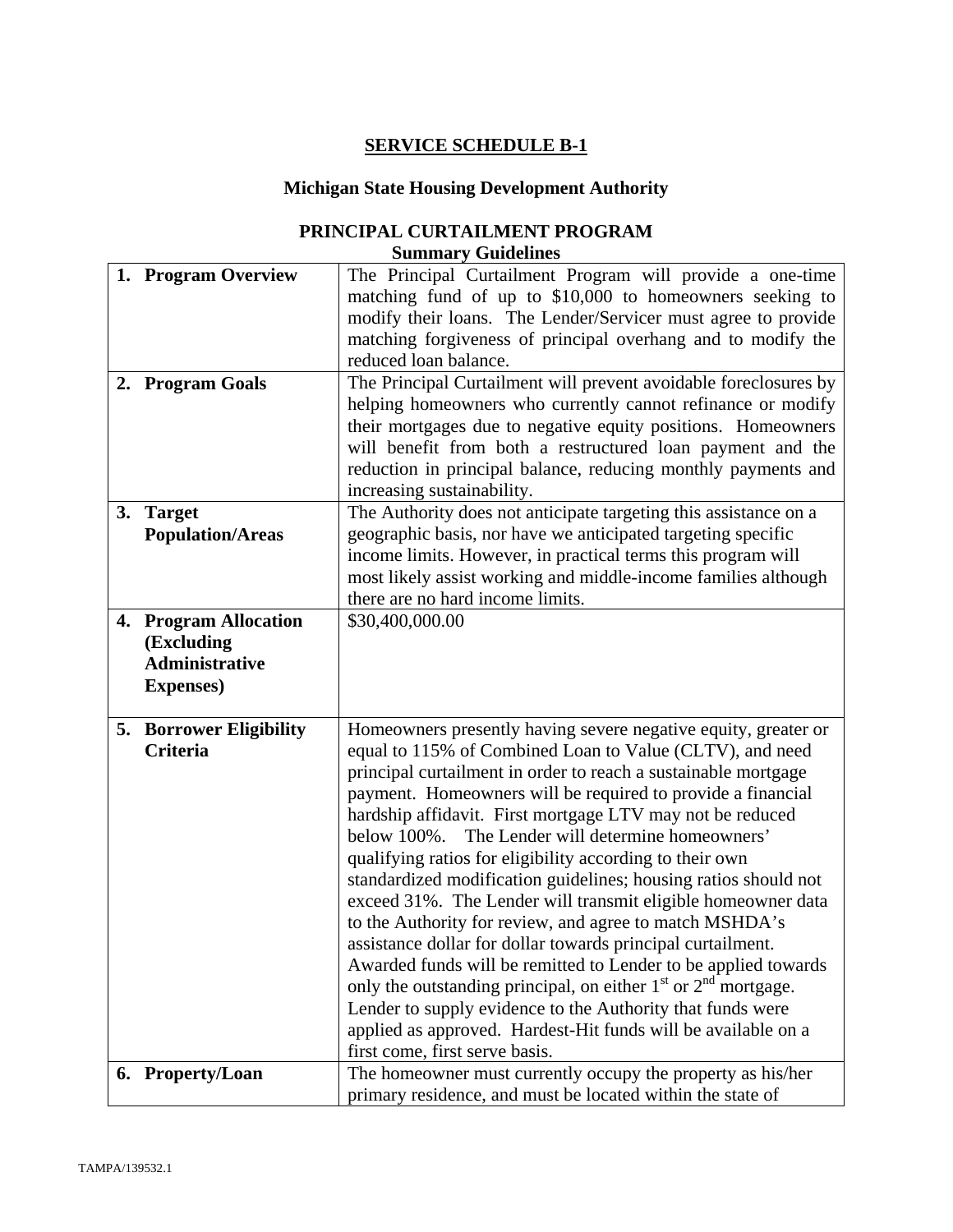| <b>Eligibility Criteria</b>                       | Michigan. Eligible structures to include single-family, attached          |  |
|---------------------------------------------------|---------------------------------------------------------------------------|--|
|                                                   | or detached, or manufactured homes on a permanent foundation              |  |
|                                                   | attached to real property. Existing mortgage loan balance must            |  |
|                                                   | be equal to or less than \$729,250.                                       |  |
| 7. Program Exclusions                             | Second homes or investment properties. Homeowners with                    |  |
|                                                   | liquid cash reserves exceeding 3 months PITI.                             |  |
| 8. Structure of Assistance                        | Homeowners receiving MSHDA award will execute a secured                   |  |
|                                                   | subordinate lien mortgage and note in favor of the Eligible               |  |
|                                                   | Entity. Loan will be 0%, non-amortizing loan, forgivable over a           |  |
|                                                   | 5 year term at 20% per year, which will be due on sale or                 |  |
|                                                   | transfer of the property, or when the property ceases to be the           |  |
|                                                   | principal residence of the homeowner, or if the mortgagor repays          |  |
|                                                   | in full any mortgage loan encumbering the property, no other              |  |
|                                                   | principal payments on the loans are due. Repayment of funds               |  |
|                                                   | will be re-invested back into new homeowner awards. Mortgage              |  |
|                                                   | will be recorded through public records and ongoing monitoring,           |  |
|                                                   | repayments and discharges will be conducted by the Authority.             |  |
| 9. Per Household                                  | Maximum of \$10,000 per household with a minimum 1:1 match                |  |
| <b>Assistance</b>                                 | from the Lender.                                                          |  |
|                                                   |                                                                           |  |
| <b>10. Duration of Assistance</b>                 | One time assistance to homeowner paid directly to                         |  |
|                                                   | Lender/Servicer for application towards principal curtailment.            |  |
| 11. Estimated Number of                           | 3,044 households could be served under this program if they all           |  |
| Participating<br><b>Households</b>                | receive the maximum funding amount of \$10,000.                           |  |
|                                                   |                                                                           |  |
| 12. Program Inception/                            | This Program will be available to homeowners within two                   |  |
| <b>Duration</b>                                   | months after approval by Treasury and will last up to three years.        |  |
|                                                   | However, based on the overwhelming need, funds allocated to               |  |
|                                                   | this Program will likely be exhausted second quarter 2012.                |  |
| <b>13. Program Interactions</b><br>with Other HFA | Homeowners will only be eligible for one MSHDA HHF                        |  |
| <b>Programs</b>                                   | Program. MSHDA owned and serviced loans are eligible for<br>this program. |  |
| <b>14. Program Interactions</b>                   | Borrowers can receive HAMP assistance (including UP program               |  |
| with HAMP                                         | assistance) prior to or after receiving Hardest Hit Fund                  |  |
|                                                   | assistance.                                                               |  |
| 15. Program Leverage                              | Existing Lender/Servicer will be required to match HHF                    |  |
| with Other Financial                              | Program funds 1:1. The matching funds will be paid at closing.            |  |
| <b>Resources</b>                                  |                                                                           |  |
|                                                   |                                                                           |  |
| 16. Qualify as an                                 | $\Box$ Yes<br>$\boxtimes$ No                                              |  |
| Unemployment                                      |                                                                           |  |
| Program                                           |                                                                           |  |
|                                                   |                                                                           |  |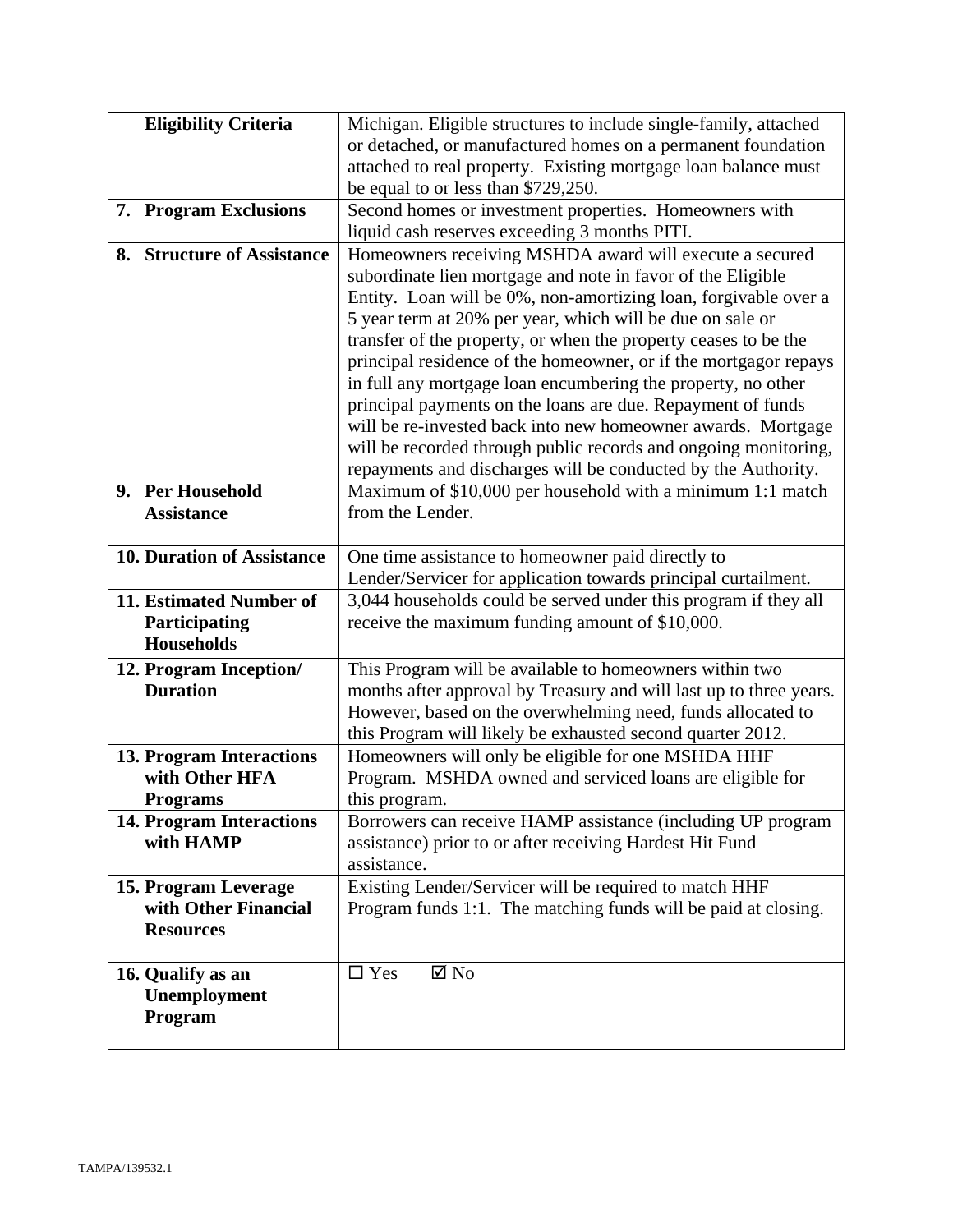# **SERVICE SCHEDULE B-2**

# **Michigan State Housing Development Authority**

# **LOAN RESCUE PROGRAM Summary Guidelines**

|    | 1. Program Overview            | Whether it was a divorce, a serious illness, or a recent period of  |  |
|----|--------------------------------|---------------------------------------------------------------------|--|
|    |                                | unemployment, many Michigan families have encountered some          |  |
|    |                                | significant obstacle in their lives that resulted in mortgage       |  |
|    |                                | delinquency. This program will provide up to \$5,000 in             |  |
|    |                                | assistance to households who can now sustain homeownership,         |  |
|    |                                | catch up on delinquent payments and avoid foreclosure.              |  |
|    | 2. Program Goals               | This program will prevent avoidable foreclosures by putting         |  |
|    |                                | homeowners, who otherwise are on the brink of foreclosure, but      |  |
|    |                                | can now afford to sustain homeownership, back on solid footing      |  |
|    |                                | without increasing their indebtedness. In so doing, the program     |  |
|    |                                | will stem the oversupply of foreclosed homes and short sales that   |  |
|    |                                | dominate many markets and help stabilize the broader housing        |  |
|    |                                | market in Michigan.                                                 |  |
| 3. | <b>Target</b>                  | The Authority does not anticipate targeting this assistance on a    |  |
|    | <b>Population/Areas</b>        | geographic basis, nor have we anticipated targeting specific        |  |
|    |                                | income limits. However, in practical terms this program will        |  |
|    |                                | most likely assist working and middle-income families although      |  |
|    |                                | there are no hard income limits.                                    |  |
|    | 4. Program Allocation          | \$108,800,000.00                                                    |  |
|    | (Excluding                     |                                                                     |  |
|    | <b>Administrative</b>          |                                                                     |  |
|    | <b>Expenses</b> )              |                                                                     |  |
|    |                                |                                                                     |  |
|    | <b>5. Borrower Eligibility</b> | Homeowners must be able to document a "recovery" from a one-        |  |
|    | <b>Criteria</b>                | time crisis and have the future ability to sustain their current    |  |
|    |                                | mortgage. Homeowners will be required to provide a financial        |  |
|    |                                | hardship affidavit. The Servicer or Intake Portal triage will       |  |
|    |                                | determine borrower's eligibility for HHF assistance according to    |  |
|    |                                | program guidelines:                                                 |  |
|    |                                | Property must be owner occupied and located in the                  |  |
|    | state of Michigan              |                                                                     |  |
|    |                                | Qualifying ratio of 25-43%                                          |  |
|    |                                |                                                                     |  |
|    |                                | Cash reserves cannot exceed 3 months PITI using a<br>60 day average |  |
|    |                                | Reasonable recovery documented                                      |  |
|    |                                | MSHDA will communicate approval to Servicer via portal and          |  |
|    |                                | written commitment letter. Hardest Hit Funds will be available      |  |
|    |                                | on a first come, first serve basis.                                 |  |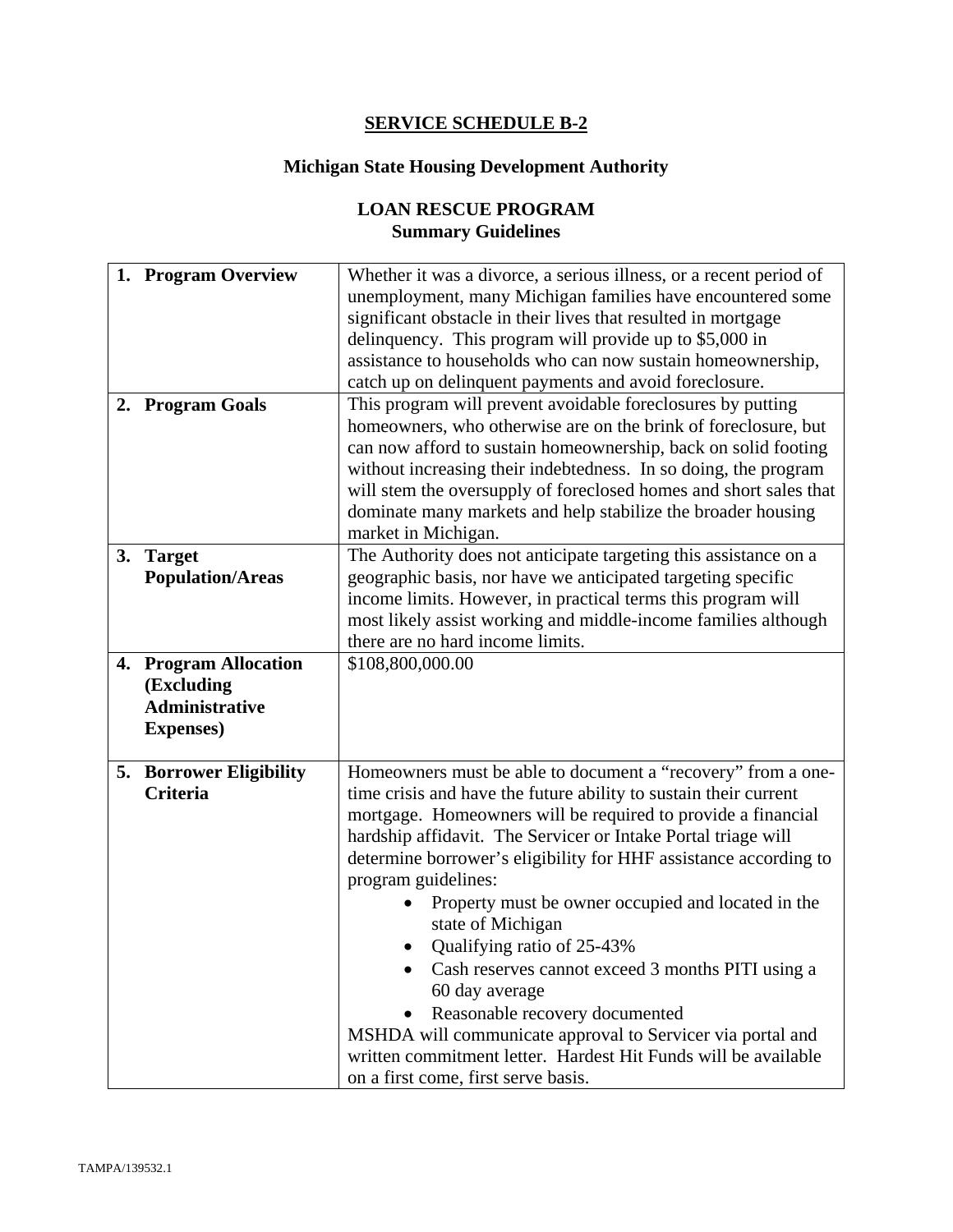| 6. Property/Loan<br><b>Eligibility Criteria</b> | Owner-occupied, primary residence, located in the state of<br>Michigan. Include single family, one-unit properties, attached or  |  |
|-------------------------------------------------|----------------------------------------------------------------------------------------------------------------------------------|--|
|                                                 | detached condominiums, single or double-wide manufactured                                                                        |  |
|                                                 | homes on a permanent foundation that are taxed as real property.                                                                 |  |
|                                                 | Existing mortgage loan balance must be equal to or less than                                                                     |  |
|                                                 | \$729,250.                                                                                                                       |  |
| 7. Program Exclusions                           | Second homes, investment property, multi-unit properties.                                                                        |  |
|                                                 | Homeowners with liquid assets exceeding 3 months PITI. The                                                                       |  |
|                                                 | Servicer is not required to accept mortgage assistance payments<br>if a notice of trustee/sheriff sale has been recorded and the |  |
|                                                 | trustee/sheriff sale is scheduled less than seven days from date                                                                 |  |
|                                                 | the Servicer is notified of borrower approval.                                                                                   |  |
| 8. Structure of Assistance                      | Homeowners receiving award will execute a secured subordinate                                                                    |  |
|                                                 | lien mortgage and note in favor of the Eligible Entity. Loan will                                                                |  |
|                                                 | be 0%, non-amortizing loan, forgivable over a 5 year term at                                                                     |  |
|                                                 | 20% per year, which will be due on sale or transfer of the                                                                       |  |
|                                                 | property, or when the property ceases to be the principal                                                                        |  |
|                                                 | residence of the homeowner, or if the mortgagor repays in full<br>any mortgage loan encumbering the property, no other principal |  |
|                                                 | payments on the loan are due. Repayment of funds will be re-                                                                     |  |
|                                                 | invested back into new homeowner awards. All funds recycled                                                                      |  |
|                                                 | into the program will be returned to Treasury after December 31,                                                                 |  |
|                                                 | 2017. Mortgage will be recorded through public records and                                                                       |  |
|                                                 | ongoing monitoring, repayments and discharges will be                                                                            |  |
|                                                 | conducted by MSHDA and Servicer.                                                                                                 |  |
| 9. Per Household<br><b>Assistance</b>           | One time award up to \$5,000 per household.                                                                                      |  |
|                                                 |                                                                                                                                  |  |
| <b>10. Duration of Assistance</b>               | One time assistance to homeowner, paid directly to                                                                               |  |
|                                                 | Lender/Servicer for application towards arrearage on                                                                             |  |
|                                                 | homeowners' account.                                                                                                             |  |
| 11. Estimated Number of                         | Based upon maximum program funding of \$5,000 per                                                                                |  |
| Participating                                   | household, 21,760 households may be assisted.                                                                                    |  |
| <b>Households</b>                               |                                                                                                                                  |  |
| 12. Program                                     | Program rolled out July 12, 2010; 45% of Michigan's HHF loans                                                                    |  |
| <b>Inception/Duration</b>                       | funded are the Loan Rescue program. Modified intake process                                                                      |  |
|                                                 | will be available to homeowners within six months after                                                                          |  |
|                                                 | approval by Treasury and is projected to last up to three years.                                                                 |  |
|                                                 | Based on the overwhelming need, funds allocated to this                                                                          |  |
|                                                 | Program will likely be exhausted 2nd quarter, 2013.                                                                              |  |
| 13. Program Interactions                        | MSHDA owned and serviced loans are eligible for this program.                                                                    |  |
| with Other HFA                                  | Homeowner will be eligible for only one MSHDA HHF                                                                                |  |
| <b>Programs</b>                                 | program.                                                                                                                         |  |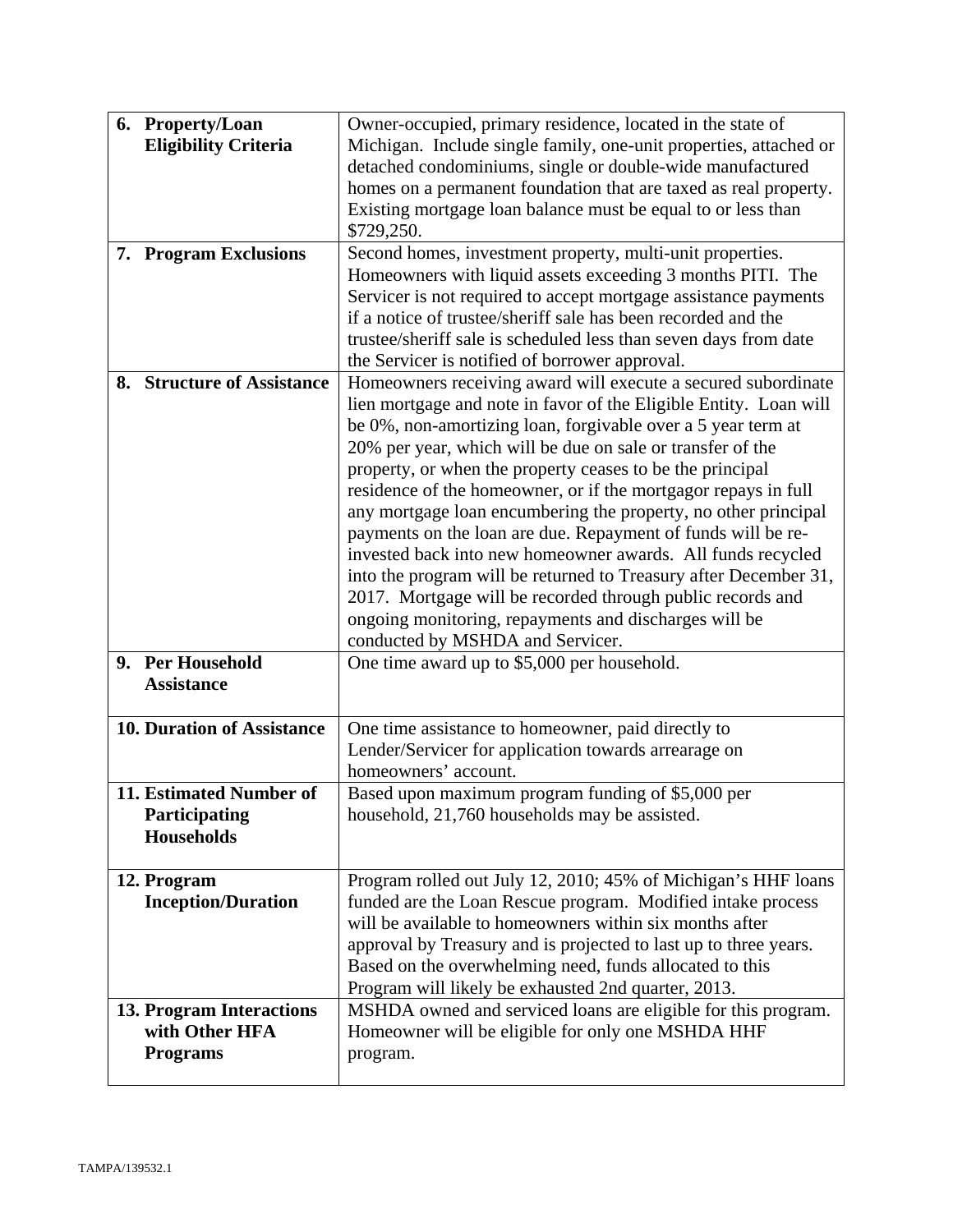| <b>14. Program Interactions</b><br>with HAMP                     | Borrowers can receive HAMP assistance (including UP program<br>assistance) prior to or after receiving Hardest Hit Fund<br>assistance. |  |
|------------------------------------------------------------------|----------------------------------------------------------------------------------------------------------------------------------------|--|
| 15. Program Leverage<br>with Other Financial<br><b>Resources</b> | None.                                                                                                                                  |  |
| 16. Qualify as an<br>Unemployment<br>Program                     | $\boxtimes$ No<br>$\square$ Yes                                                                                                        |  |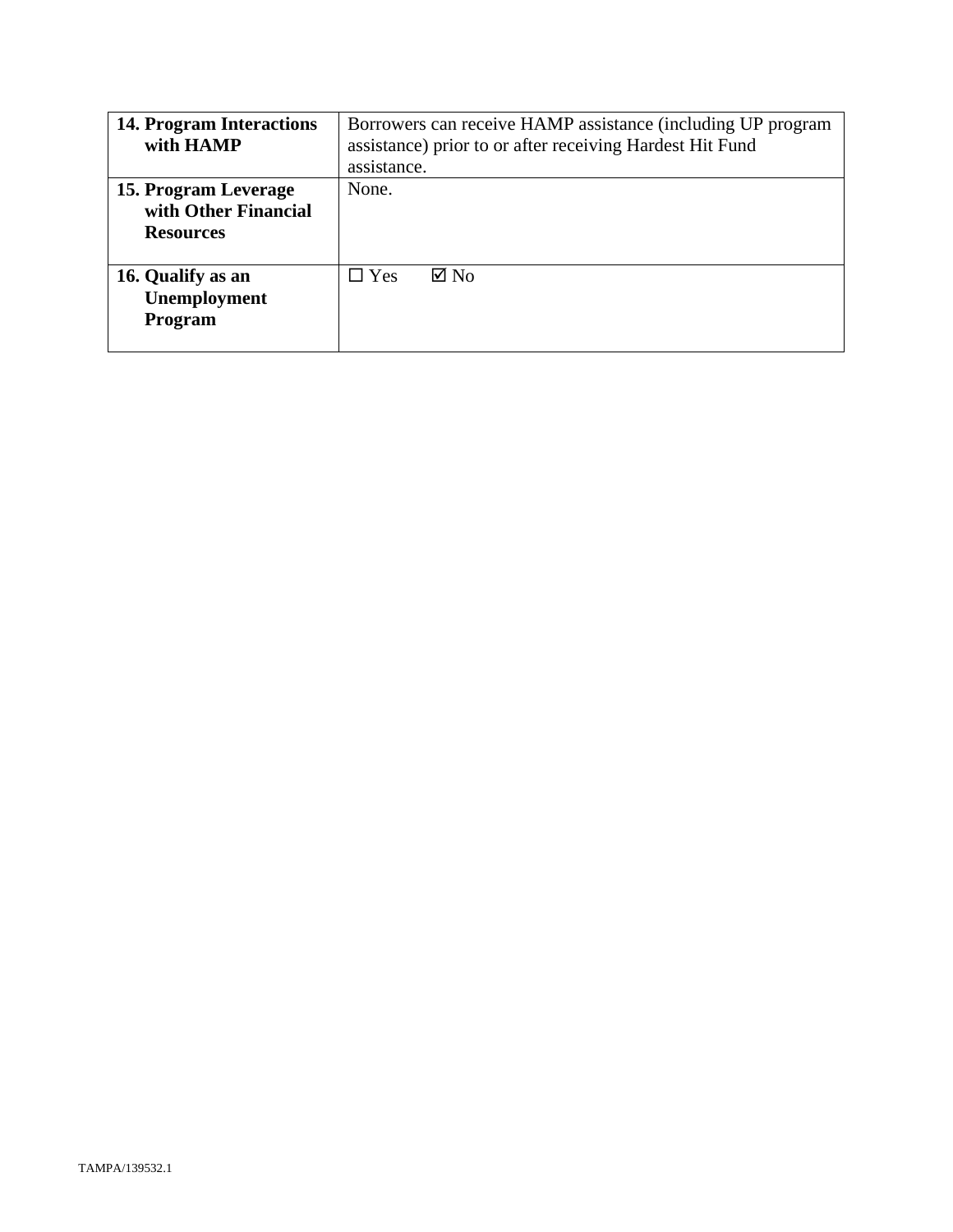# **SERVICE SCHEDULE B-3**

# **Michigan State Housing Development Authority**

# **UNEMPLOYMENT MORTGAGE SUBSIDY PROGRAM Summary Guidelines**

| 1. | <b>Program Overview</b>                                                               | The Michigan State Housing Development Authority<br>(MSHDA), through its Unemployment Mortgage Subsidy<br>Program, is partnering with financial institutions to directly<br>provide funds to subsidize an eligible borrower's current or<br>modified mortgage payment.<br>This Program will assist the borrower in retaining<br>homeownership by subsidizing 100% or \$1,500 (whichever is<br>less) of the first mortgage payment due after the borrower is<br>approved for the program, and 50% or \$750 (whichever is less)<br>of the subsequent 11 mortgage payments, provided the borrower<br>remains eligible. The assistance will not exceed a total of 12<br>consecutive months or \$9,750. Borrowers will be responsible<br>for the unsubsidized portion of their monthly payment, which |  |
|----|---------------------------------------------------------------------------------------|--------------------------------------------------------------------------------------------------------------------------------------------------------------------------------------------------------------------------------------------------------------------------------------------------------------------------------------------------------------------------------------------------------------------------------------------------------------------------------------------------------------------------------------------------------------------------------------------------------------------------------------------------------------------------------------------------------------------------------------------------------------------------------------------------|--|
|    |                                                                                       | borrower shall remit to MSHDA. MSHDA will combine the<br>borrower portion with the subsidy and remit the full mortgage<br>payment directly to the lender or servicer.<br>Borrowers will also be eligible for up to \$3,000 in assistance to<br>correct a mortgage delinquency that accumulated during a<br>period of unemployment prior to receiving monthly mortgage<br>assistance.                                                                                                                                                                                                                                                                                                                                                                                                             |  |
| 2. | <b>Program Goals</b>                                                                  | Provide mortgage payment assistance to Michigan unemployed<br>residents, helping them remain successful with homeownership.                                                                                                                                                                                                                                                                                                                                                                                                                                                                                                                                                                                                                                                                      |  |
| 3. | <b>Target Population /</b><br><b>Areas</b>                                            | The Authority does not anticipate targeting this assistance on a<br>geographic basis, nor have we anticipated specific hard income<br>limits. However, in practical terms this program will most<br>likely assist working and middle-income families.                                                                                                                                                                                                                                                                                                                                                                                                                                                                                                                                            |  |
| 4. | <b>Program Allocation</b><br>(Excluding<br><b>Administrative</b><br><b>Expenses</b> ) | \$313,874,464.00                                                                                                                                                                                                                                                                                                                                                                                                                                                                                                                                                                                                                                                                                                                                                                                 |  |
| 5. | <b>Borrower Eligibility</b><br><b>Criteria</b>                                        | Homeowners who have lost their job and are receiving Michigan<br>unemployment benefits will either apply for assistance through<br>their Servicer or via the Intake Portal. Homeowners will be<br>required to provide a financial hardship affidavit. The Servicer<br>or Intake Portal triage will determine borrower's eligibility for<br>assistance according to program guidelines:<br>Property must be owner occupied and located in the                                                                                                                                                                                                                                                                                                                                                     |  |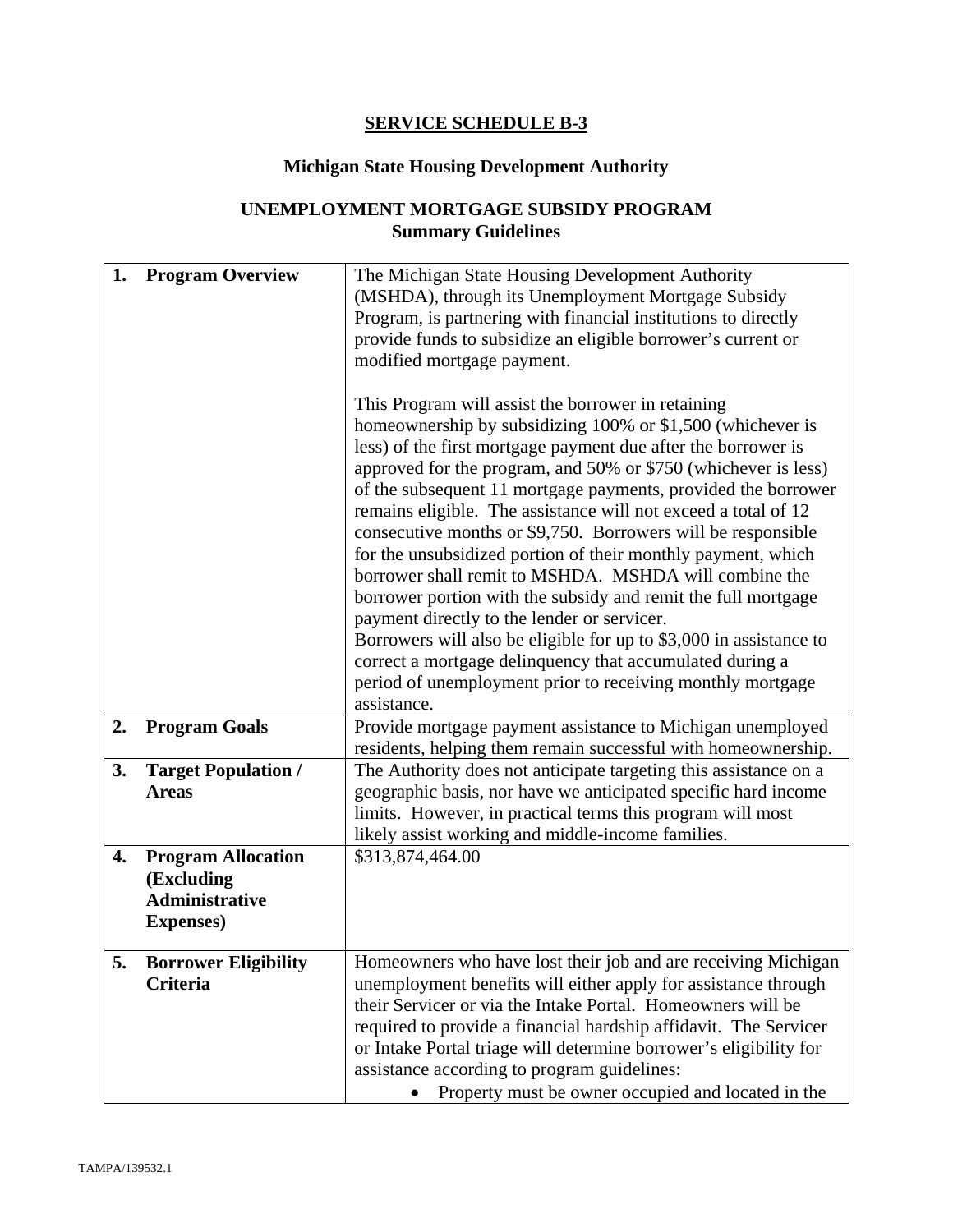| state of Michigan<br>Qualifying ratio of 25-43%<br>Cash reserves cannot exceed 3 months PITI using a<br>60 day average<br>Receipt of Michigan Unemployment Benefits |
|---------------------------------------------------------------------------------------------------------------------------------------------------------------------|
|                                                                                                                                                                     |
|                                                                                                                                                                     |
|                                                                                                                                                                     |
|                                                                                                                                                                     |
|                                                                                                                                                                     |
| Ratios are calculated considering current household income                                                                                                          |
| which includes unemployment compensation. MSHDA will                                                                                                                |
| communicate approval to the Servicer via portal and written                                                                                                         |
| commitment letter. Funds will be available on a first come, first                                                                                                   |
| serve basis.                                                                                                                                                        |
| Owner-occupied, primary residence, located in the state of<br><b>Property / Loan</b><br>6.                                                                          |
| <b>Eligibility Criteria</b><br>Michigan. Include single family, one-unit properties, attached                                                                       |
| or detached condominiums, single or double-wide manufactured                                                                                                        |
| homes on a permanent foundation that are taxed as real estate.                                                                                                      |
| Unemployed homeowner must be obligated on original Note.                                                                                                            |
| Existing mortgage loan balance must be equal to or less than                                                                                                        |
| \$729,750.                                                                                                                                                          |
| 7.<br><b>Program Exclusions</b><br>Second homes, investment property, multi-unit properties.                                                                        |
| Homeowners with liquid assets exceeding 3 months PITI.                                                                                                              |
| Homeowners not receiving Michigan unemployment benefits.                                                                                                            |
| <b>Structure of Assistance</b><br>8.<br>Homeowners receiving award will execute a subordinate                                                                       |
| mortgage secured by a lien against the property, and a note in                                                                                                      |
| favor of the Eligible Entity. Loan will be 0%, non-recourse,                                                                                                        |
| non-amortizing, forgivable over a 5 year term at 20% per year,                                                                                                      |
| which will be due on sale or transfer of the property (if sufficient                                                                                                |
| equity proceeds are available from the sale). In the event the                                                                                                      |
| property ceases to be the principal residence of the homeowner                                                                                                      |
| for other reasons, or if the mortgagor repays in full any                                                                                                           |
|                                                                                                                                                                     |
| mortgage loan encumbering the property, the loan will be                                                                                                            |
| forgiven. Repayment of funds will be re-invested back into new                                                                                                      |
| homeowner awards until December 31, 2017; thereafter all                                                                                                            |
| remaining and repaid funds will be returned to Treasury.                                                                                                            |
| Mortgage will be recorded through public records and ongoing                                                                                                        |
| monitoring, repayments and discharges will be conducted by                                                                                                          |
| MSHDA and Servicer.                                                                                                                                                 |
| <b>Per Household</b><br>\$12,750 maximum per household.<br>9.                                                                                                       |
| <b>Assistance</b>                                                                                                                                                   |
| The lesser of 100% of the mortgage payment or $$1,500$ for the                                                                                                      |
| first months' mortgage payment following borrower approval,                                                                                                         |
| and the lesser of 50% of the mortgage payment or \$750 per                                                                                                          |
| month for the subsequent 11 months (so long as the borrower                                                                                                         |
| remains eligible), not to exceed a total of 12 consecutive                                                                                                          |
| months; which calculates to a maximum of \$9,750 per                                                                                                                |
| household. The borrower shall remain responsible for the                                                                                                            |
| unsubsidized portion of the mortgage payment. MSHDA will                                                                                                            |
| collect the borrower's portion and submit the full mortgage                                                                                                         |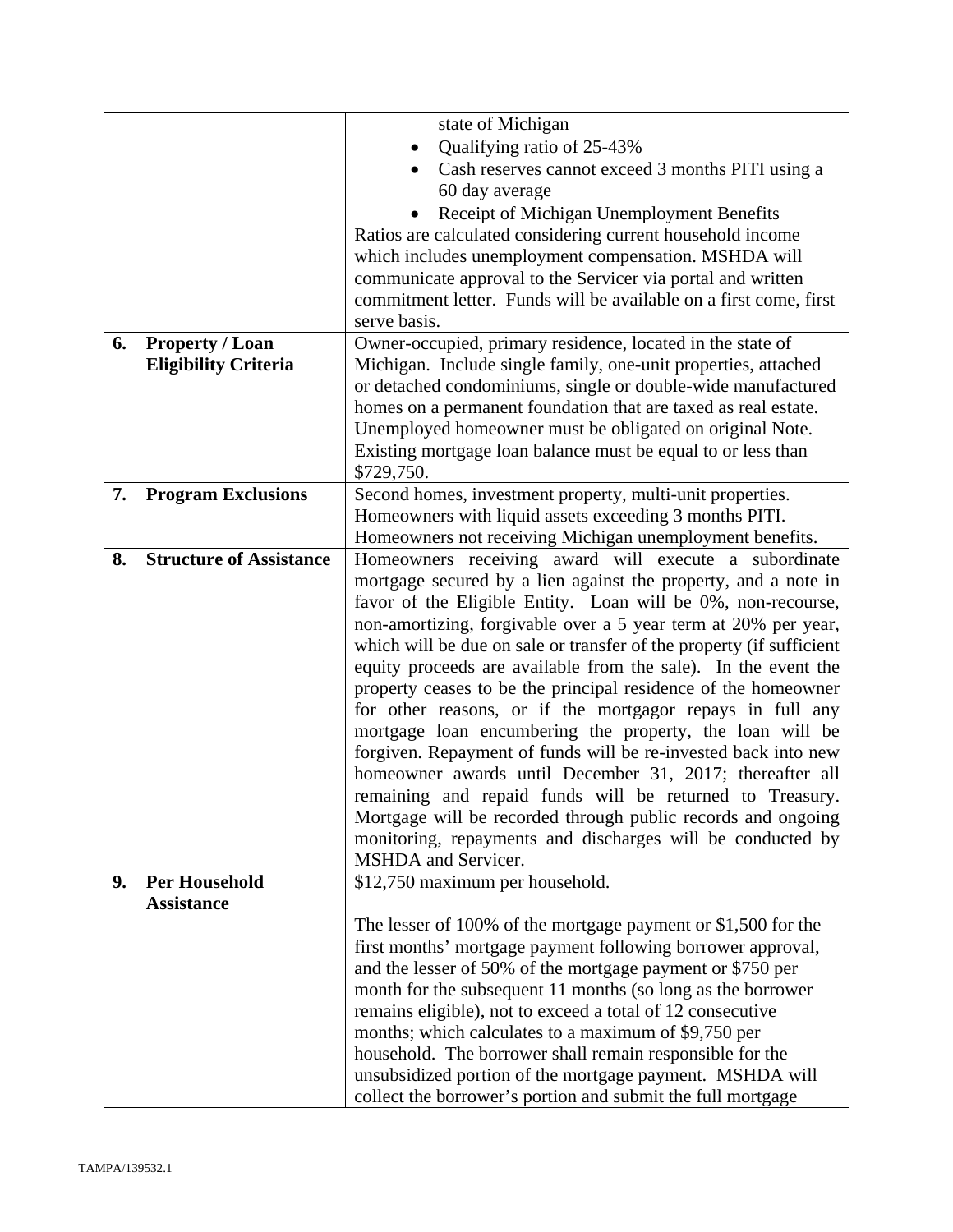|                                                                         | payment directly to the lender or servicer. Homeowners will<br>submit their required portion to MSHDA prior to the next due<br>date. MSHDA will continue to make the total monthly payment<br>using the homeowners' contribution combined with MSHDA's<br>subsidy amount. If homeowner is late on their portion, MSHDA<br>will notify Servicer and homeowner that subsidy has ceased.<br>If loan is delinquent and homeowner has documented both need<br>and recovery, MSHDA may provide an additional \$3,000 in<br>rescue assistance to bring loan current or pay escrow shortages,<br>provided such delinquency accumulated during a period of<br>unemployment. |
|-------------------------------------------------------------------------|--------------------------------------------------------------------------------------------------------------------------------------------------------------------------------------------------------------------------------------------------------------------------------------------------------------------------------------------------------------------------------------------------------------------------------------------------------------------------------------------------------------------------------------------------------------------------------------------------------------------------------------------------------------------|
| 10. Duration of Assistance                                              | Subsidy ceases two months after borrower returns to work;<br>maximum subsidy is never to exceed 12 months. Or, subsidy<br>ceases immediately if homeowner is over 30 days late<br>submitting their required portion of payment.                                                                                                                                                                                                                                                                                                                                                                                                                                    |
| 11. Estimated Number of<br>Participating<br><b>Households</b>           | Based upon maximum program funding of \$12,750 per<br>household, 24,618 households may be assisted.                                                                                                                                                                                                                                                                                                                                                                                                                                                                                                                                                                |
| 12. Program Inception /<br><b>Duration</b>                              | Program was rolled out July 12, 2010; 48% of Michigan's<br>HHF loans funded are the Unemployment Subsidy program.<br>Modified program will be available to homeowners within two<br>months after approval by Treasury and is projected to last up to<br>three years. However, based on the overwhelming need, funds<br>allocated to this Program will likely be exhausted fourth quarter,<br>2012.                                                                                                                                                                                                                                                                 |
| 13. Program Interactions<br>with Other HFA<br><b>Programs</b>           | Servicer will analyze homeowners request for loan workout and<br>offer the best possible solution to provide for long term<br>sustainability. Servicers must follow their requirements and<br>internal policies for modification. MSHDA owned and serviced<br>loans are eligible for this program. Homeowner will be eligible<br>for only one HHF program.                                                                                                                                                                                                                                                                                                         |
| 14. Program Interactions<br>with HAMP                                   | Borrowers can receive HAMP assistance (including UP program<br>assistance) prior to or after receiving Hardest Hit Fund<br>assistance.                                                                                                                                                                                                                                                                                                                                                                                                                                                                                                                             |
| 15. Program Leverage with<br><b>Other Financial</b><br><b>Resources</b> | None.                                                                                                                                                                                                                                                                                                                                                                                                                                                                                                                                                                                                                                                              |
| 16. Qualify as an<br>Unemployment<br>Program                            | $\boxtimes$ Yes<br>$\square$ No                                                                                                                                                                                                                                                                                                                                                                                                                                                                                                                                                                                                                                    |